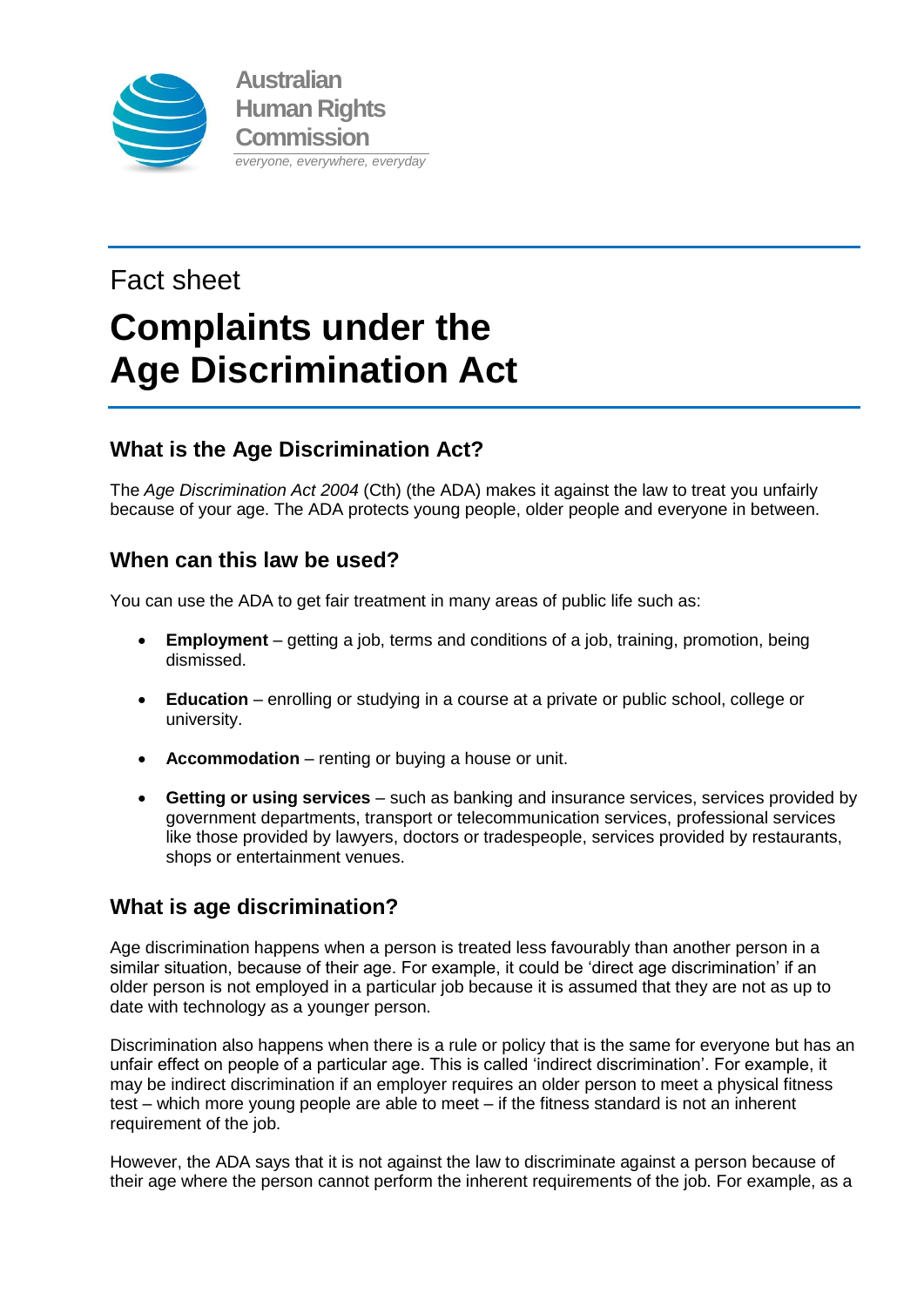person must be over 18 years old to work in a bar, it would not be discrimination if a bar owner refused to employ a person because they are under 18 years of age.

## **Exemptions**

Like other anti-discrimination laws, the ADA says that in some circumstances treating someone differently because of their age won't be against the law. This is known as an exemption.

The exemptions in the ADA include:

- Things done in compliance with Commonwealth laws, including laws about taxation, social security and migration.
- Things done in compliance with State and Territory laws.
- Certain health and employment programmes.
- Youth wages or direct compliance with industrial agreements and awards.

## **Positive discrimination**

The ADA also says that it is not against the law to provide a genuine benefit to people of a particular age group or to do something that helps to meet an identified need of people of a certain age group.

Examples of 'positive discrimination' may include discounts and concessions provided to older Australians for services and/or facilities and special accommodation assistance provided to homeless teenagers.

## **What can I do if I experience discrimination?**

You may want to deal with the situation yourself by raising it directly with the person or people involved.

If this does not resolve the situation, or you do not feel comfortable doing this, you can make a complaint to the Australian Human Rights Commission. You can also have someone such as a solicitor, advocate or trade union make a complaint on your behalf.

It does not cost anything to make a complaint to the Commission.

Your complaint needs to be put in writing. The Commission has a complaint form that you can fill in and post or fax to us or you can lodge a complaint online at our website. If you are not able to put your complaint in writing, we can help you with this.

For your complaint to be valid it must be reasonably arguable that the events you want to complain about are unlawful discrimination and you must provide sufficient details about your allegation including what happened, when and where it happened and who was involved.

A complaint can be made in any language. If you need a translator or interpreter, the Commission can arrange this for you.